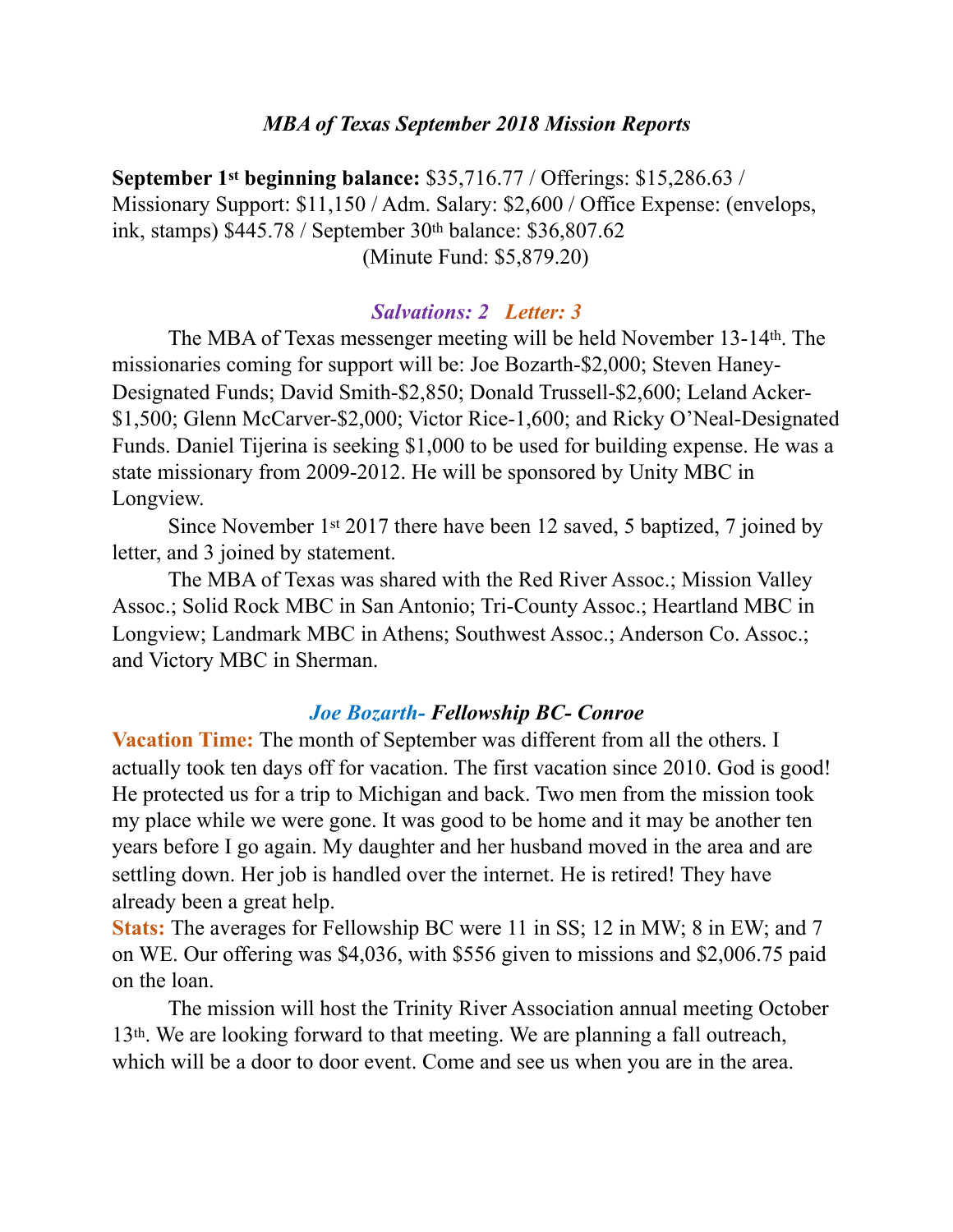## *Leland Acker- Life Point BC- Early*

LMD Funds: September was a major step forward for Life Point Church. We received the Local Mission Development funds from the Southwest Association of Missionary Baptist Churches. Local Mission Development (LMD) is a program similar to TMD. The funds are raised for churches and missions in the Southwest Association who need funds for buildings and land. The ministry is sponsored by Quaker Avenue BC of Lubbock, and is a great ministry to support. The LMD funds totaled more than \$10,000, which is sufficient to install the plumbing on our new worship facility. The plumber will begin his work on Oct. 2.

**Stats:** The averages for Life Point were 18 in SS; 18 in MW; and 9 in outside Bible Studies. Our offering was \$1,973.75, with \$300 given to missions and \$50 paid on rent.

 Otherwise, the ministries at Life Point Church continue. Pray for us that we would see more souls saved, and that the Lord would send more workers for the harvest.

#### *Glenn McCarver- El Paso*

**Excited:** We are excited to report we will be holding our first service on Sept. 30<sup>th</sup>. The past couple of months, we have been searching for a place to begin services. Last month, we believed we had one, only to find out it was another dead end. The place that was fully furnished for a church, was in fact being used by THREE separate congregations! One was meeting twice on Sunday's, another was meeting on Tuesday's and the last on Wednesday's. Needless to say, we were a little bit discouraged. Finally, this month we were able to secure a meeting place that will be able to seat up to 40 people. We are looking forward to seeing God continue to work here in the Borderland!

**Francis:** Francis is a disabled man we have helped from time to time. He has a family of 12 that includes both children and grandchildren. For weeks now he said to let him know as soon as we found a place to meet so he and his family could come to the services. When I told him we found a meeting place, he was thrilled! He said he was a 63 year old man, and his mission in life is to make sure that when he dies that his entire family will be able to see him once again in heaven. His prayer is that everyone in his family accepts Jesus as their personal Savior. Please pray for Francis and his desire for his family to be saved!

**Chewing Gum Money:** The same week that we found a meeting place, I came across a church building for sale. They are asking \$245,000 for a property that the city has appraised at over \$500,000. This property has a high school about 3 blocks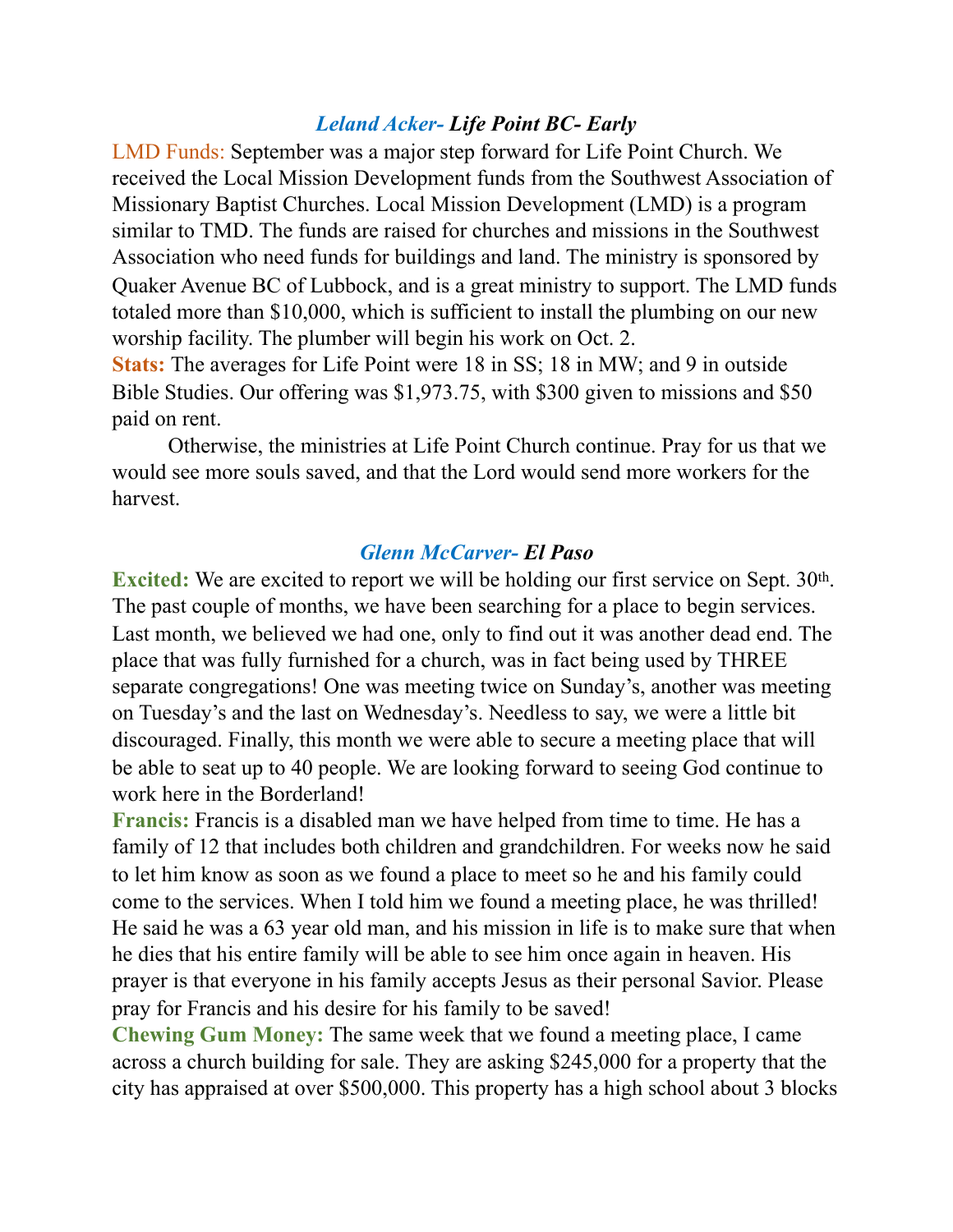from the building, and a very nice park across the street. It is 2 miles from our house and close to the areas where we currently minister. When we toured the property, the realtor said they are very motivated to sell and would probably take less than the asking price. When I told a fellow missionary about it, he said it was just chewing gum money to God! Please pray as we seek God's will.

# *Victor Rice- Shiloh MBC- San Antonio*

 First, I would like to give praises to the Lord for providing, through the MBA of Texas. It has been a busy month. We attended and shared the work about Shiloh to the Mission Valley Assoc. I was elected to bring the message. We also attended the Southwest Assoc., and the Anderson Co. Assoc.

 We were blessed to have Adrian, who visited for 6 months, come to the salvation of the Lord. While in our visitors class I shared how he was going to make a commitment to his wife, and he needed to make a commitment to the Lord, first. He was saved and came forward for Baptism. We will have 2 baptisms on Sept.  $30<sup>th</sup>$ . I am so thankful the Lord is adding.

**Stats:** We had 1 saved and 1 baptized. Our averages were 15 in SS; 22 in MW; 18 on SE; and 20 on WE. Our offering was \$2,253 with \$311.01 given to missions and \$1,200 paid on rent.

 Bro. Joseph is still filling in for New Life as Bro. Stuckey has been in the hospital for his heart.

Our nursing home ministry had a high of 28 in attendance.

 Keep Bro. Mike Pileggi in prayer as he will have open heart surgery next month.

 We are starting a church van fund, so we can give rides for the residents from Silver Manor that have wheel chairs to our Sunday morning services. We have one that comes now, and one more who will be coming soon.

 On September 19th we were blessed to have Bro. Adrian and Sis. Toni's wedding in the Wednesday night service.

 Please keep my wife Ramona in prayer for her shoulders hurt due to arthritis.

# *Donald Trussell- Hill Country MBC- Kerrville*

 My wife and I have tried for several months to lead one of our neighbors, Nancy, to the Lord. Regretfully, she has been diagnosed with stage 4 brain cancer and even after surgery, the doctors have given her only a month to live. I praise the Lord that after several visits with Nancy in the nursing home, she finally made a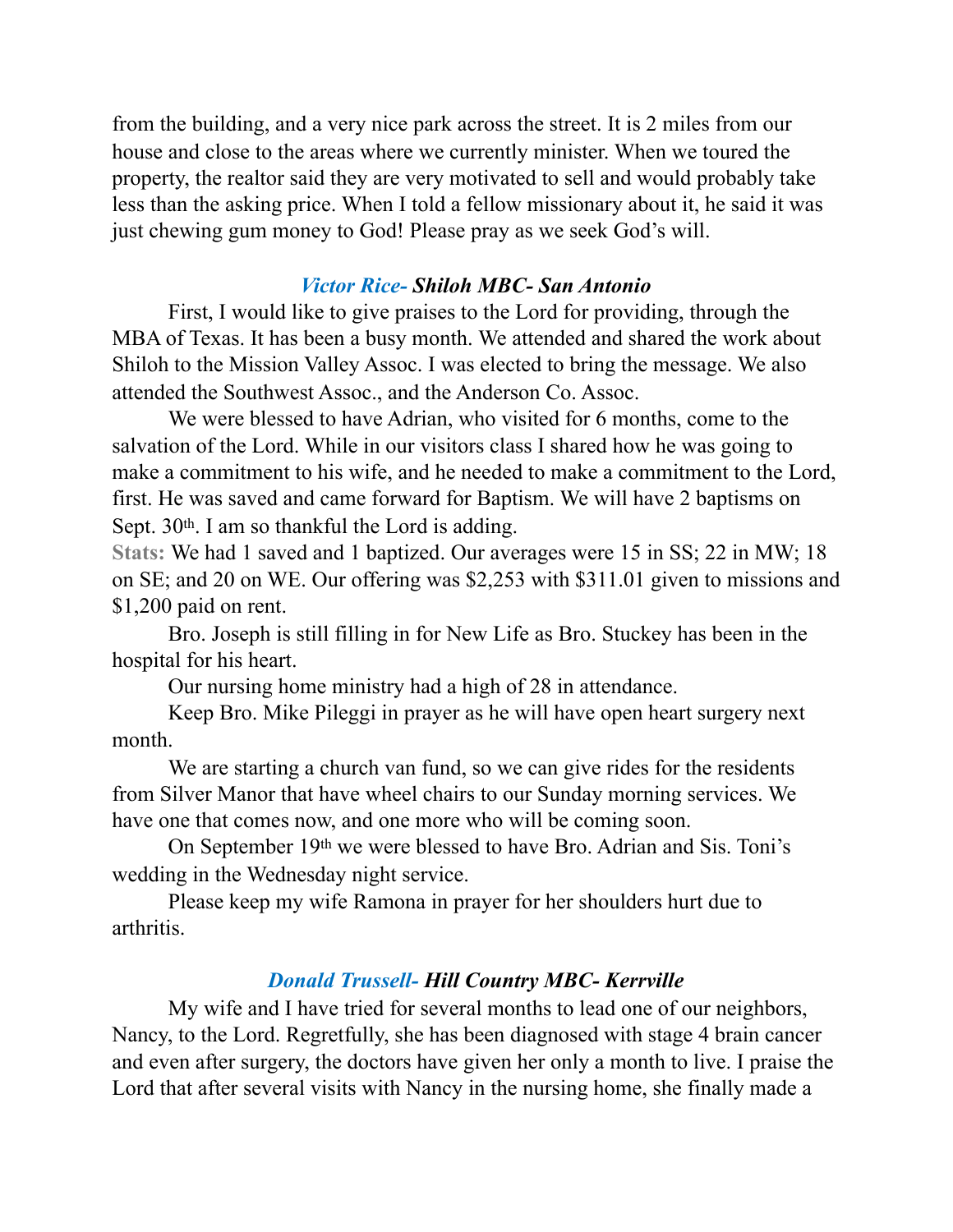profession of faith! We are so excited to have this new sister in Christ, while at the same time are sad to see her start deteriorating so quickly in the last week. Please keep her in your prayers, as she is in severe pain.

**Stats:** The averages at Hill Country were 11 in SS; 11 in MW; 14 in EW; and 8 in outside Bible studies. Praise the Lord for 1 salvation. Our offering was \$1,088 with \$100 given to missions and \$300 paid on rent.

 We worked most of the month getting ready for a yard sale to raise money to send to a sister church who is in need of a roof and a heating and AC unit. We will have that fund raiser in October, as well as our outreach at the Kerr County Fair. Please keep us in your prayers as we try to win the lost in Kerrville.

## *David Smith- Lifeline BC- Mansfield*

**Back to Church:** Lifeline made a great effort to reach out to the community for our National BTCS. We were pleasantly surprised to have 40 present. We had a number of guests and followed up with a BBQ lunch.

**Afterwards:** The Sunday after BTCS was a little disappointing with only 17 showing up. But, we know there would be fewer following a big outreach. In the past we would have fallen to about 10, so you see, we are making progress! **Pastor Monty:** We were truly blessed to have our sponsoring/sending pastor, Bro. Monty and his wife with us last Sunday. This was his first time with us and did an outstanding job in preaching to us. It's always good for a new church to hear other preachers.

**New Members:** We were also blessed to receive three new members by letter from Longview MBC: Ricky & Debra Langford and daughter Ezrie. What a blessing they are to us.

**Stats:** We had 3 to join by letter. Our averages were 25 in MW, 10 in small groups, and 7 in Venus small groups. Our offering was \$3,216, with \$300 given to missions, and \$650 paid on rent.

**CR+:** As I am writing this report, CityReach+ is already gathering in preparations for 3 jam packed days of ministry and outreach in Mansfield. We are so grateful for this wonderful ministry that is coming to help us build more momentum for the growth of our church plant. Pray for us this whole week, please.

**Venus:** One of our church families has helped us begin a new small group bible study in their community just one month ago. We have had 4 first-time guest thus far. The Venus area is wide open for this new bible study. Keep praying for God's blessings in this new community. Two of our guests also visited our church services the following Sunday.